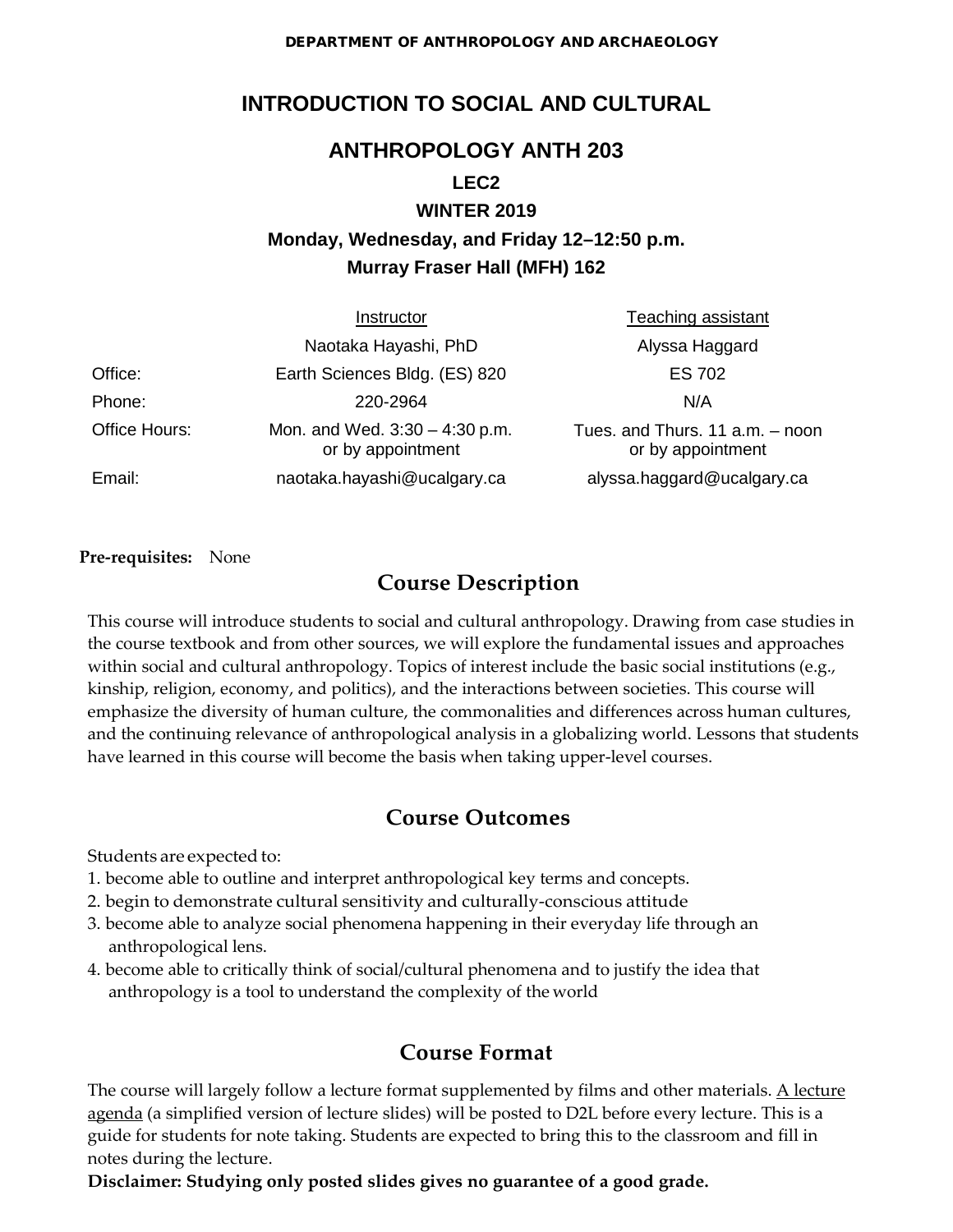# **Required text**

Eller,JackDavid. 2016.*Cultural Anthropology: Global Forces, Local Lives*. 3rdedition. New York: Routledge. The kindle version of this textbook is also available at  $\frac{http://a.co/d/08cZ5YC}{$  $\frac{http://a.co/d/08cZ5YC}{$  $\frac{http://a.co/d/08cZ5YC}{$ .

# **Evaluations**

The final grades will be based upon marks on quizzes, two mid-term exams, and a Registrarscheduled final exam. The exam format will be multiple choice. Exam questions will be drawn from the lecture, course text, and films.

| 1st Mid-term exam | 25%    | February 25 (Mon.)                                 |  |  |
|-------------------|--------|----------------------------------------------------|--|--|
|                   |        | Scope: Chapters $1 - 5$ (For the detail, see D2L)  |  |  |
| 2nd Mid-term exam | 25%    | March 22 (Fri.)                                    |  |  |
|                   |        | Scope: Chapters $6 - 9$ (For the detail, see D2L)  |  |  |
| Quizzes           | $10\%$ | February 21–23, March 18–20, April 11–13           |  |  |
| Bonus quiz        | (2%)   | March 9-10                                         |  |  |
| Final exam        | 40%    | Registrar-scheduled, the exam week (April 15–27)   |  |  |
|                   |        | Cumulative (Mainly focused on Chapters $10 - 15$ ) |  |  |

#### About quizzes

There will be three (3) <u>online</u> multiple-choice quizzes. The quizzes will be accessible <u>in D2L</u> any time during the above-stated periods, and the quiz time is 60 minutes. Each quiz will consist of 10–15 questions. The quizzes are 'openbook'quizzes, andsoyouare allow to referto yournotes, lecture agendas, or the textbook.

The lowest quiz mark will be dropped. Accordingly, each quiz will be worth 5 % of your final grade. There will be no make-up quizzes. If you miss one quiz, you will receive a mark of zero which will count as the lowest mark and will automatically be dropped. If you miss more than one quizzes, the weight of your quiz marks will NOT be adjusted.

#### Bonus Quiz

A short essay will be provided through D2L. Read the essay carefully and answer the questions through D2L during the period provided above. This is not a mandatory assignment, but if you answer the quiz, you can obtain 2 % at maximum on top of your final grade. No make-up bonus quiz will be provided.

## **Grading scheme**

| $A+$    | $100 - 94.9\%$ | A             | 94.8–89.9%      | $A -$     | 89.8–84.9%          |
|---------|----------------|---------------|-----------------|-----------|---------------------|
| $B+$    | 84.8–79.9%     | R.            | 79 8–74 9%      |           | $B - 74.8 - 70.9\%$ |
| $C_{+}$ | 70.8–66.9%     | $\mathcal{C}$ | $66.8 - 62.9\%$ | $C_{\pm}$ | 62.8–58.9%          |
| $D+$    | 58.8–54.9%     | $\mathbf{D}$  | 54.8–49.9%      | F.        | 49.8% and below     |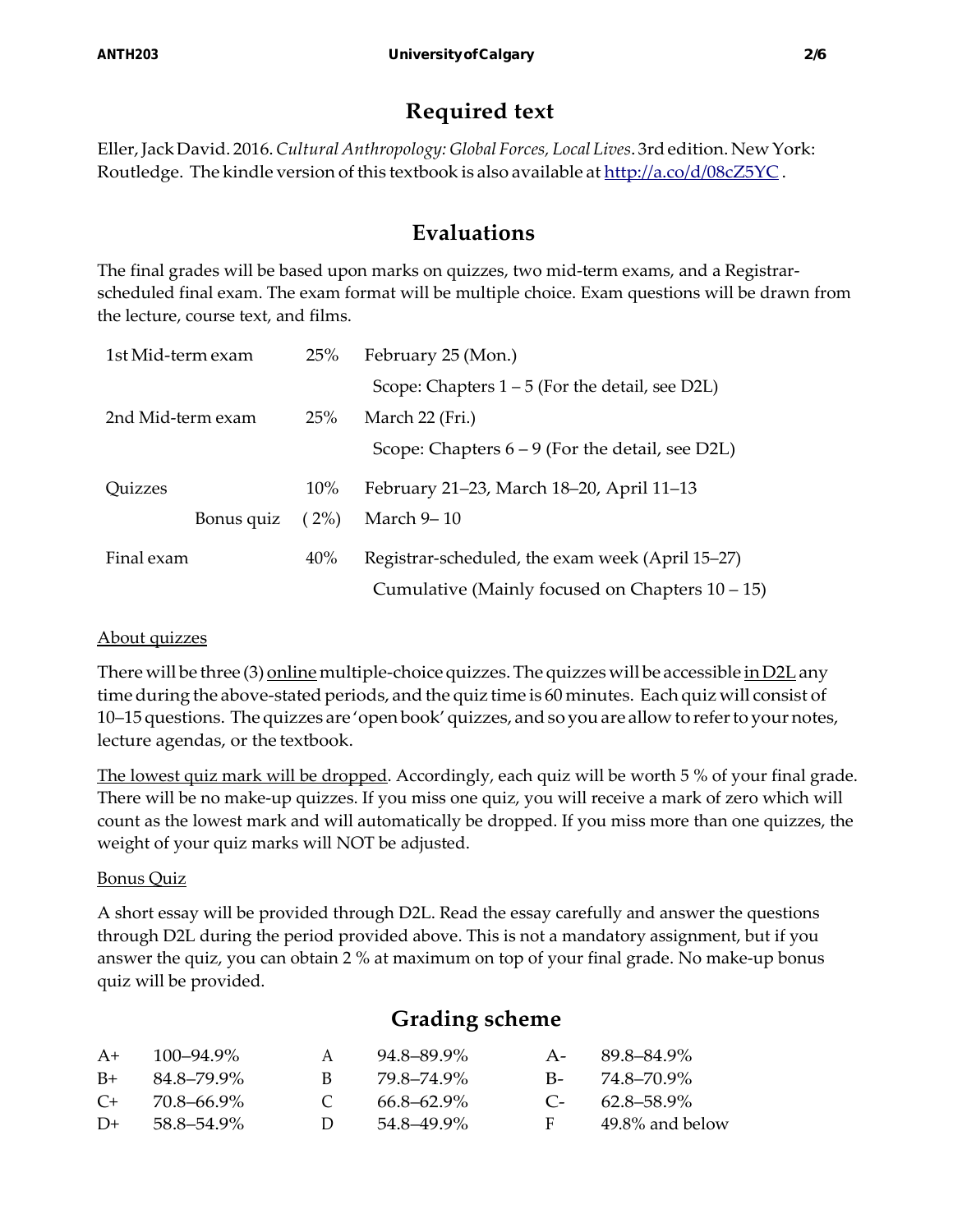Test re-writes will NOT be offered except for valid and documented medical and family emergencies. Non-academic activities, such as vacation plans and heavy workload are not valid reasons for missing an exam. Course appeals (grades, missed exams) must be made in writing. Students unable to write an exam must inform the instructor as soon as possible (by email or phone) or the main office (Department of Anthropology and Archaeology at 220-6516) about the situation. Proper documentation must be provided within four (4) business days of the exam. If documentation is accepted, a deferred exam will be provided within a week after the exam. According to Section G.6.4 of the University Calendar, a deferred exam may be different in content and/or format from the original exam.

# **Email Policy and the Use of the D2L Forum**

Since the class size is very large, 350 student-strong, please refrain from emailing the instructor except when consulting on personal issues. Other students are likely to have the same questions as youdo.Pleaseaskgeneralquestions regardingthecourseoutline,theexamformat,quizzes,andso forth, in the forum of D2L. I will answer your questions asked in the forum, or your fellow students mayanswerbeforeme.Thisway,wecanshareFAQsandtheiranswers.TheTAcanalsohelpyou findanswerstoyourgeneralquestions.WhenemailingmyTAandmyself,pleaseincludetheword "ANTH203"inthe titleofemailmessage.Weappreciateconciseandappropriateemailmessages. We will attempt to respond to emails in a timely fashion, that is, within two working days. The volume of messages we receive may mean responding beyond this period.

# **Conduct in the Classroom**

All cellphones must be turned off during class-time. If you expect to receive a call, sit by a door and leave the room in a non-disruptive manner prior to answering. I encourage note-taking during lecture. Laptop computers are allowed for note taking as long as the use of computers does not interfere with lecture and/or class discussion. Anyone who distracts the class will be asked to leave and will not be allowed to use computers again in class. Please note, not only is this distracting to you, most importantly it is distracting to the students around you (who see everything you are doing) and your instructor.

### **PLAGIARISM AND CHEATING**

Plagiarism: "to steal and pass off the ideas or words of another as one's own" (Webster's). Plagiarism will not be tolerated and will automatically result in a failing grade for the submission. Any student caught plagiarizing will also be subject to additional University sanctions. Students are expected to be familiar with the Department of Anthropology and Archaeology's policy on intellectual honesty

#### **DEFERRED EXAMS:**

A student who is absent from a test for legitimate reasons must discuss an alternative course of action with the instructor. The instructor at their discretion may transfer the percentage weight for the test to the final examination, if there is a final examination in the course, set another test, etc. An instructor will normally make this decision on the basis of verbal information provided by the student. In the event that an instructor feels that they cannot judge the veracity of the information provided, Students must be aware that they are responsible for payment of any charge associated with the medical assessment and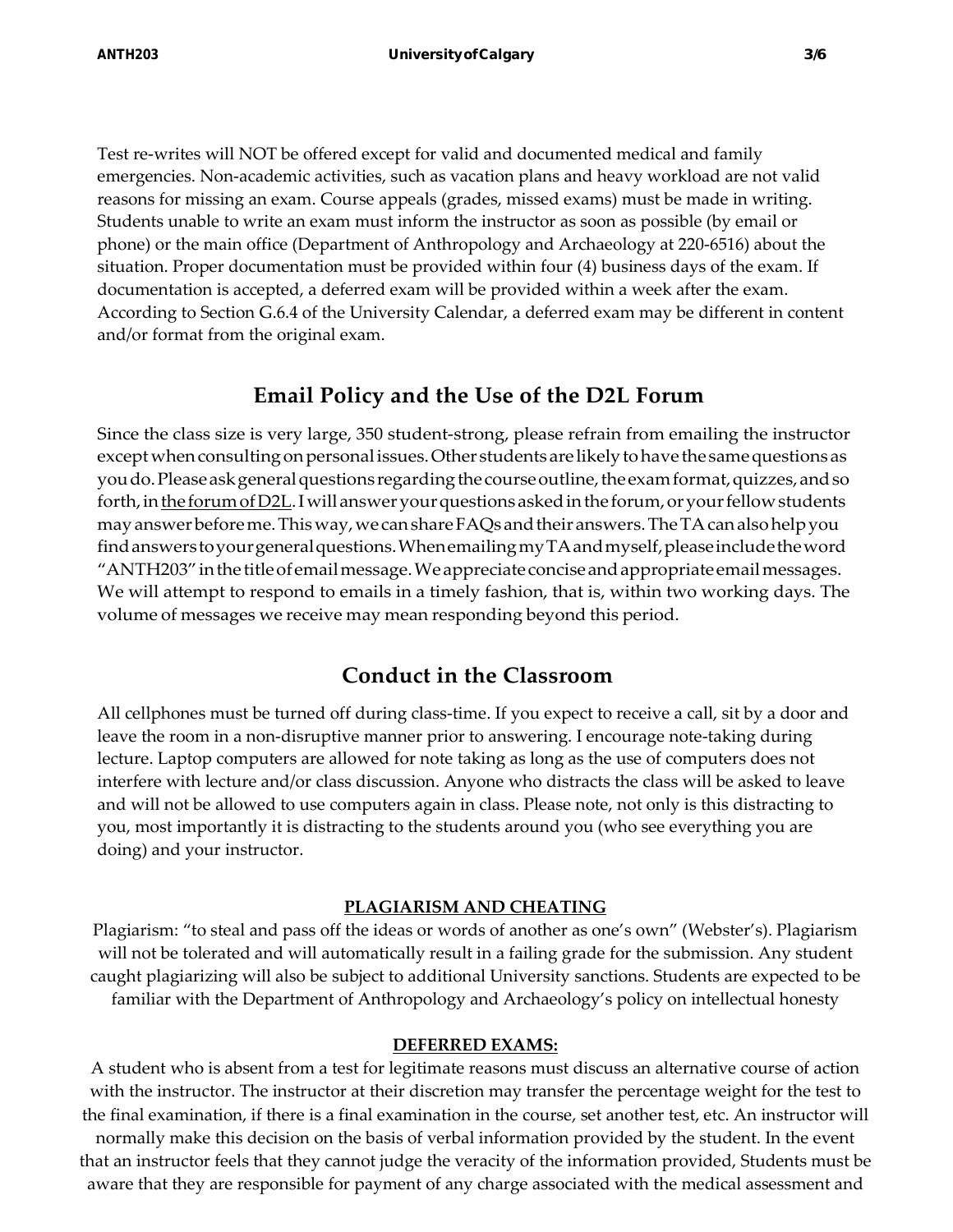ANTH203 UniversityofCalgary 4/6

documentation as this service falls outside the realm of services provided by the Provincial Health Care Plan. Deferral of the final exam requires Registrar approval.

## **ACADEMIC ACCOMMODATIONS**

### <http://www.ucalgary.ca/access/accommodations/policy>

Students needing an Accommodation because of a Disability or medical condition should communicate this need to Student Accessibility Services in accordance with the Procedure for Accommodations for Students with Disabilities

Students needing an Accommodation based on a Protected Ground other than Disability, should communicate this need, preferably in writing, to the instructor of this course.

## **ACADEMIC INTEGRITY**

Academic integrity is essential to the pursuit of learning and scholarship in a university, and to ensuring that a degree from the University of Calgary is a strong signal of each student's individual academic achievements. As a result, the University treats cases of cheating and plagiarism very seriously. Nonacademic integrity also constitutes an important component of this program.

For detailed information on what constitutes academic and non-academic misconduct, please refer to the following link:<http://www.ucalgary.ca/pubs/calendar/current/k-2-1.html>

All suspected cases of academic and non-academic misconduct will be investigated following procedures outlined in the University Calendar. If you have questions or concerns about what constitutes appropriate academic behavior or appropriate research and citation methods, you are expected to seek out additional information on academic integrity from your instructor or from other institutional resources.

Where there is a criminal act involved in plagiarism, cheating or other academic misconduct, e.g., theft (taking another student's paper from their possession, or from the possession of a faculty member without permission), breaking and entering (forcibly entering an office to gain access to papers, grades or records), forgery, personation and conspiracy (impersonating another student by agreement and writing their paper) and other such offences under the Criminal Code of Canada, the University may take legal advice on the appropriate response and, where appropriate, refer the matter to the police, in addition to or in substitution for any action taken under these regulations by the University

## **TEACHING EVALUATIONS / USRIS (Universal Student Ratings of Instruction)**

At the University of Calgary, feedback provided by students through the Universal Student Ratings of Instruction (USRI) survey provides valuable information to help with evaluating instruction, enhancing learning and teaching, and selecting courses. **Your responses make a difference, please participate!** Website: http://www.ucalgary.ca/usri/

## **Writing Across the Curriculum**

Writing skills are not exclusive to English courses and, in fact, should cross all disciplines. The University supports the belief that throughout their University careers, students should be taught how to write well so that when they graduate their writing abilities will be far above the minimal standards required at entrance. Consistent with this belief, students are expected to do a substantial amount of writing in their University courses and, where appropriate, members of faculty can and should use writing and the grading thereof as a factor in the evaluation of student work. The services provided by the Writing Support, part of the Student Success Centre, can be utilized by all undergraduate and graduate students who feel they require further assistance